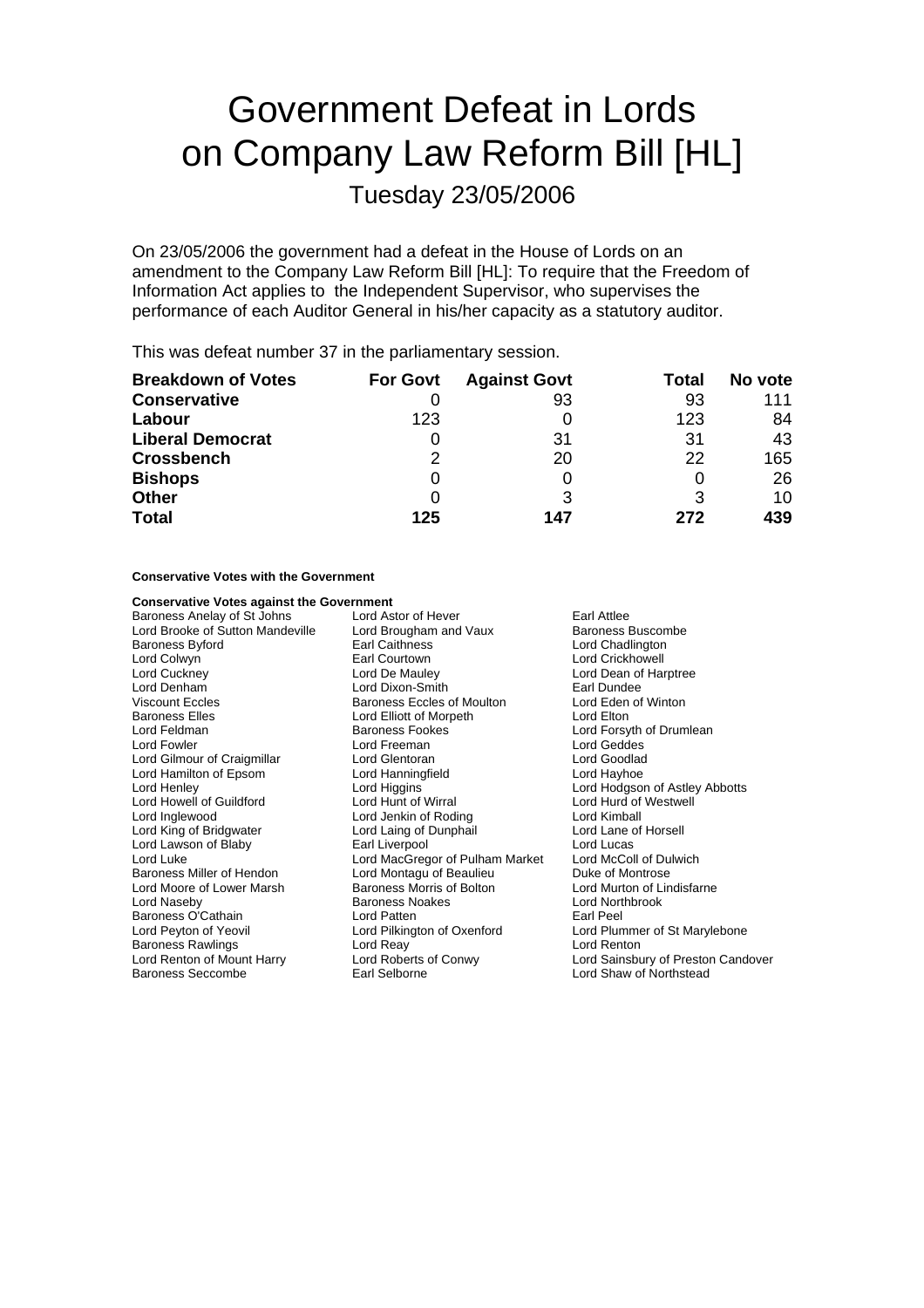Baroness Shephard of Northwold Lord Skelmersdale Lord Soulsby of Swaffham Prior<br>
Lord St John of Fawsley Lord Stewartby Lord Stewartby Lord Taylor of Warwick Lord St John of Fawsley **Lord Stewartby Lord Taylor of Warwick Corporation**<br>
Lord Tugendhat **Lord Tugendhat** Cliscount Ullswater Viscount Trenchard <sup>2</sup><br>
Lord Vinson<br>
Lord Waddington Lord Vinson Lord Waddington Lord Wade of Chorlton

**Labour Votes with the Government** Baroness Adams of Craigielea Lord Adonis Lord Ahmed Lord Alli Baroness Amos Lord Anderson of Swansea Baroness Andrews **Example 2** Lord Archer of Sandwell **Baroness Ashton of Upholland**<br>
Lord Baroness Ashton of Brighton Lord Bach Lord Barnett Lord Barnett Lord Bassam of Brighton<br>
Lord Berkeley Lord Bernstein of Craigweil Lord Bhattacharyya Lord Bilston **Baroness Blackstone Corporation**<br>
Lord Branch Lord Bookman<br>
Lord Brookman<br>
Lord Bookman Lord Carter of Coles Lord Christopher Lord Christopher Lord Clinton-Davis<br>
Baroness Cohen of Pimlico Lord Corbett of Castle Vale Baroness Crawley Baroness David **Example 2** Lord Davies of Coity **Lord Davies of Oldham**<br>
Lord Desai **Lord Dixen**<br>
Lord Dravson Lord Desai Lord Dixon Lord Drayson Lord Dubs<br>
Lord Evans of Temple Guiting Lord Elder Lord Thoroton Lord Evans of Temple Guiting Lord Falconer of Thoroton Lord Baroness Farrington of I Lord Faulkner of Worcester **Find Team** Lord Foster of Bishop Auckland Lord Fyfe of Fairfield<br>Raroness Gale **Raroness** Gibson of N Baroness Gale **Lord Gavron**<br>
Lord Gavron Baroness Gibson of Market Rasen<br>
Lord Gilbert **Baroness Goudie** Lord Gilbert **Lord Gordon of Strathblane** Baroness Goudien Baroness Goudien Lord Green Lord Green Lord Green Lord Green Lord Green Lord Green Lord Green Lord Green Lord Green Lord Green Lord Green Lord Green Lord Green Lor Lord Harris of Haringey **Lord Harrison** Lord Harrison Lord Harrison Lord Hart of Chil<br>Lord Haworth **Lord Hart of Chilton** Baroness Harman Baroness Henig Baroness Hilton of Eggardon Baroness Howells of St Davids<br>
Lord Huahes of Woodside 
Lord Hunt of Charles Lord Hunt of Kings Heath<br>
Lord Hunt of Chesterton Lord Hughes of Woodside Lord Hunt of Kings Heath<br>
Lord Irvine of Lairg<br>
Lord Janner of Braunstone Lord Jones Lord Judd Lord Kinnock Lord Kirkhill Lord Lea of Crondall Lord Leitch Lord Mason of Barnsley<br>Lord McIntosh of Haringey Lord McIntosh of Haringey **Baroness McIntosh of Hudnall** Lord McKenzie of Luton<br>Lord Moonie **Contains Baroness Morgan of Huyton** Baroness Morris of Yardley Lord Moonie **Baroness Morgan of Huyton**<br>
Lord Morris of Aberavon **Baroness Morgan of Clackmannan** Lord Parekh Baroness Pitkeathley<br>Lord Randall of St Budeaux Lord Robertson of Port Ellen Lord Rooker Cord Rosser<br>
Lord Rowlands Cord Rosser Baroness Royall of Blaisdon Lord Sainsbury of Turville Baroness Scotland of Asthal Lord Sewel<br>
Baroness Smith of Gilmorehill Lord Smith of Finsbury Cord Soley<br>
Lord Soley Baroness Smith of Gilmorehill Lord Smith of Finsbury Lord Soley<br>Baroness Symons of Vernham Dean Baroness Taylor of Bolton Lord Taylor of Blackburn Baroness Symons of Vernham Dean Baroness Taylor of Bolton Lord Taylor of B<br>Lord Temple-Morris Lord Tomlinson Lord Tomlinson Lord Tunnicliffe Lord Temple-Morris Lord Turnberg Turner of Camden Cord Varley<br>
Lord Warner Cord Caroness Whitaker<br>
Lord Whitty Lord Warner Baroness Whitaker Lord Whitty

Lord Bernstein of Craigweil Lord Brookman Lord Campbell-Savours<br>
Lord Christopher Lord Clinton-Davis **Baroness Corpett of Castle Vale** Lord Griffiths of Burry Port Lord Grocott<br>
Lord Harrison Lord Hart of Chilton Baroness Hayman<br>
Baroness Hollis of Heigham
Baroness Hollis of Heigham
Baroness Hollis of Heigham
Baroness Hollis of Heigham
Baroness Hollis of Heigham
Baroness Hollis of Heigham
Baroness Hollis of Heigham
Baroness Hollis Lord Janner of Braunstone Baroness Jay of Paddington<br>Lord Judd Lord Kinnock Lord Lofthouse of Pontefract Lord MacKenzie of Culture<br>
Lord Maxton Baroness McDonagh Lord O'Neill of Clackmannan Lord Parekh<br>Baroness Prosser Lord Radice Lord Rea **Budeaux Baroness Rendell of Babergh**<br>
Lord Rooker<br>
Lord Rosser Baroness Royall of Blaisdon

Lord Windlesham

Baroness Farrington of Ribbleton Lord Young of Norwood Green

#### **Labour Votes against the Government**

#### **Liberal Democrat Votes with the Government**

**Liberal Democrat Votes against the Government** Lord Addington **Lord Chidgey**<br>
Lord Chidgey **Baroness Barker Chidgey Lord Chidgey**<br>
Lord Dykes
Barker Chidgey<br>
Uiscount Falk Baroness Falkner of Margravine

Lord Dykes Viscount Falkland<br>Lord Garden **Baroness Harris of Richmond**